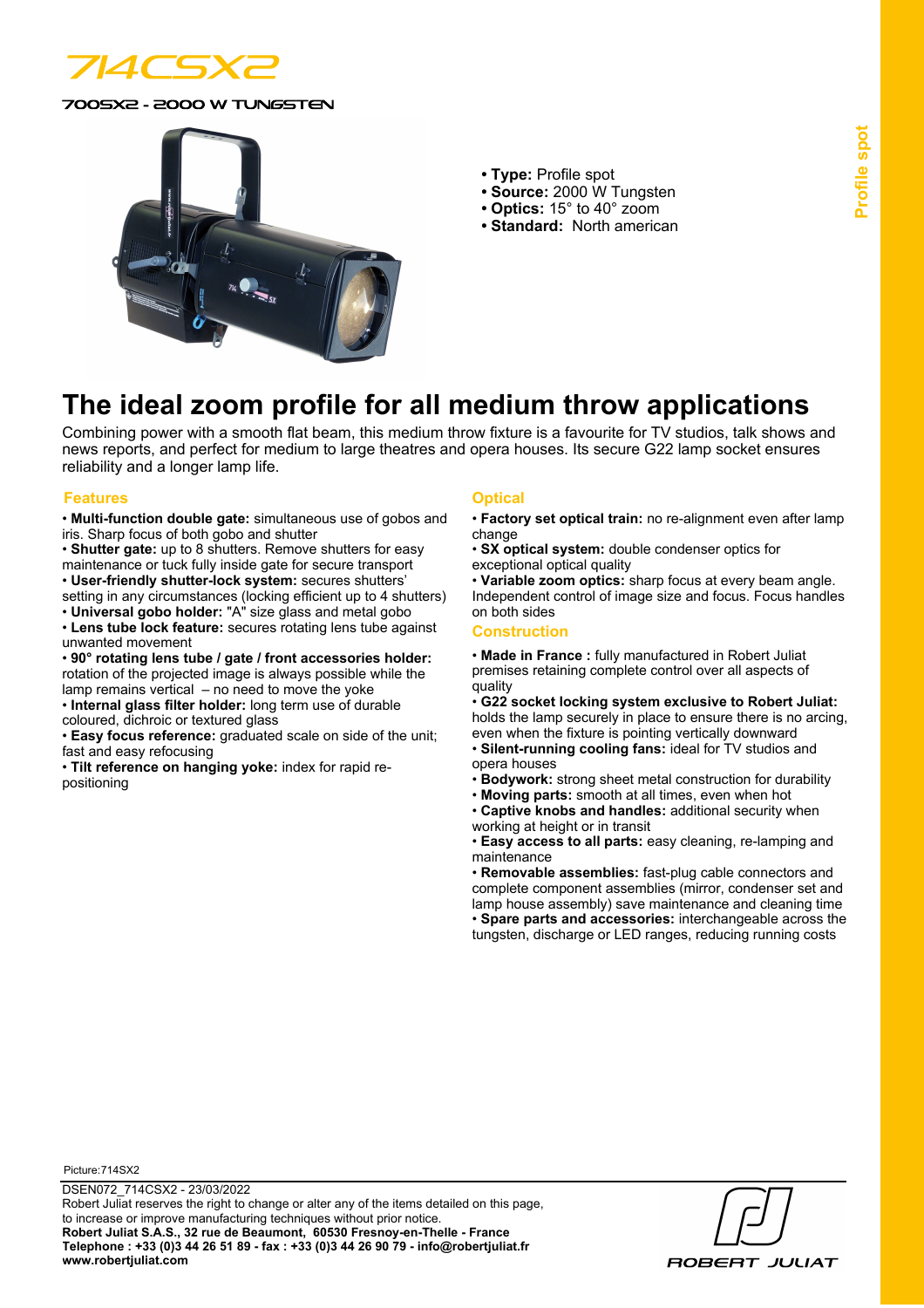

**• Lamp type:** Tungsten

**• Socket:** G22

| <b>Admissible lamps</b>                | <b>Power</b> | Lumen<br>output <sup>*</sup> | Colour<br>temperature <sup>*</sup> | Life' |  |
|----------------------------------------|--------------|------------------------------|------------------------------------|-------|--|
| <b>LIF: CP92 - 120V - ANSI: CP92 -</b> | 2 000 W      | 55 000 lm                    | 3200K                              | 400 h |  |
|                                        |              |                              |                                    |       |  |

# **Optics**

## **Characteristics Gel filter Gobo**

- **Type:** Zoom
- **Beam range:** 15° to 40°
- **Focal length:** 110 304 mm
- **Shape:** Square

**Gel filter**

- 
- **Standard size:** 254x254 mm (10x10 in)
- **Size:** A **• Material:** Metal **Glass 75 mm \***

*(\*) manufacturer's data*

**100 mm \*Maximum image size**

**Photometrics**



| $\cdot$ Optics @ 40 $\circ$<br>$-\circ$ |                  |                  |                   |                   |                 | $40^{\circ}$    | Field angle<br>3% | <b>Beam intensity</b><br>57 000 cd |
|-----------------------------------------|------------------|------------------|-------------------|-------------------|-----------------|-----------------|-------------------|------------------------------------|
| <b>Distance</b>                         | 5 <sub>m</sub>   | 10 <sub>m</sub>  | 15 <sub>m</sub>   | 20 <sub>m</sub>   | 25 <sub>m</sub> | 30 <sub>m</sub> |                   |                                    |
| <b>Diameter</b>                         | 3.6 <sub>m</sub> | 7.3 <sub>m</sub> | 10.9 <sub>m</sub> | 14.6 <sub>m</sub> | 18.2 m          | 21.8 m          |                   |                                    |
| <b>Illumination</b>                     | 2 300 lux        | 580 lux          | 260 lux           | 150 lux           | 95 lux          | 65 lux          |                   |                                    |
| <b>Distance</b>                         | 15 <sub>ft</sub> | 35 ft            | 50 ft             | 65 ft             | 80 ft           | $100$ ft        |                   |                                    |
| <b>Diameter</b>                         | $10.9$ ft        | $25.5$ ft        | 36.4 ft           | 47.3 ft           | 58.2 ft         | 72.8 ft         |                   |                                    |
| <b>Illumination</b>                     | 260 fc           | 47 fc            | 23 fc             | 14fc              | 9 fc            | 6 fc            |                   |                                    |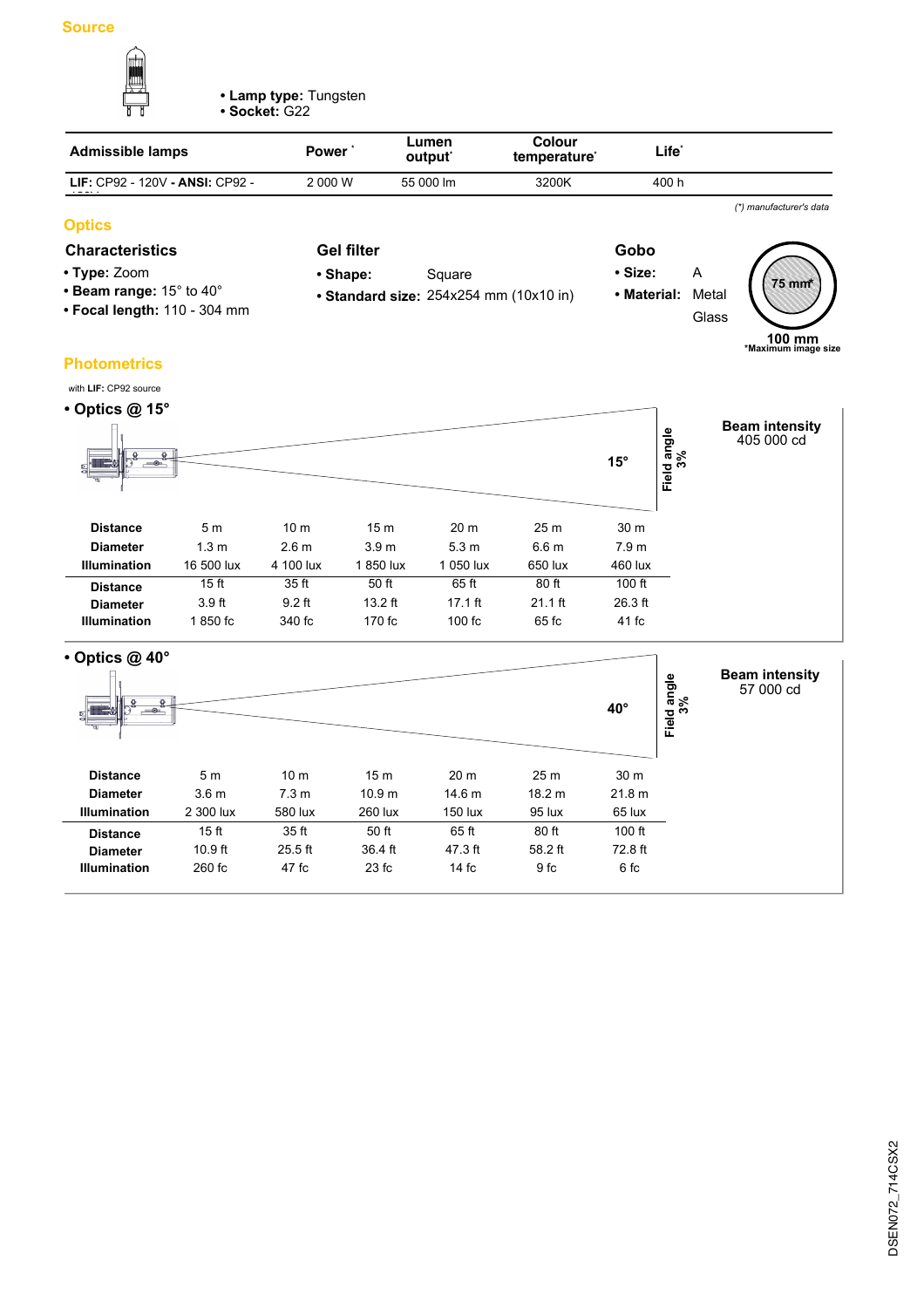### **Dimensions and weight**



| Height                                         | Length                                                                                                                           | Width | Yoke                   | Tilt               | <b>Option</b>                      |
|------------------------------------------------|----------------------------------------------------------------------------------------------------------------------------------|-------|------------------------|--------------------|------------------------------------|
| $H1 = 250$ mm $(9.8$ in)<br>H2= 330 mm (13 in) | H = 525 mm (20.7 in) L = 740 mm (29.1 in) W = 380 mm (15 in)<br>L1= 265 mm (10.4 in) W1= 250 mm (9.8 in)<br>L2= 475 mm (18.7 in) |       | $Y = 325$ mm (12.8 in) | $ID = TBD^{\circ}$ | TU= TBD $^{\circ}$ O= 25 mm (1 in) |

### **Shipping**

**• Weight :** 23.2 kg (51 lbs)

• Volume :  $(4.59 \text{ ft}^3)$ 

# **Installation Warranty**

**• Minimum distance to illuminated surface:** 2.1 m ( 6.9 ft )

**• Operating position:**



#### **Construction**

- **Housing:** Steel sheet Aluminium
- **Colour:** Black
- **Cooling:** Low noise fan
- **Maximum ambient temperature (Ta):** 40°C (104°F)
- **Maximum case temperature (Tc):** 270°C (518°F)
- **Total heat dissipation:** 6 826 BTU/h **• Ingress Protection (IP) rating**: IP20

# **Electrical compatibility Power input**

- 230/240 V 50 Hz
- 115/120 V 60 Hz

- 
- **Type:** attached power cord
- **Cable:** 12 AWG SJ type (UL/CSA)
- **Length:** 1.5 m (4.9 ft)

**• Fixture: 2 years** *See General Sales Condition on website*

**• Power connector:** without connector

**Approvals**

 $C \in$ 

## **Power consumption**

| Voltage<br>- 3   | requency | Current<br>U⊌     | Power  |
|------------------|----------|-------------------|--------|
| 120 <sup>1</sup> | 60 Hz    | . .<br>$\sqrt{ }$ | 2000 W |